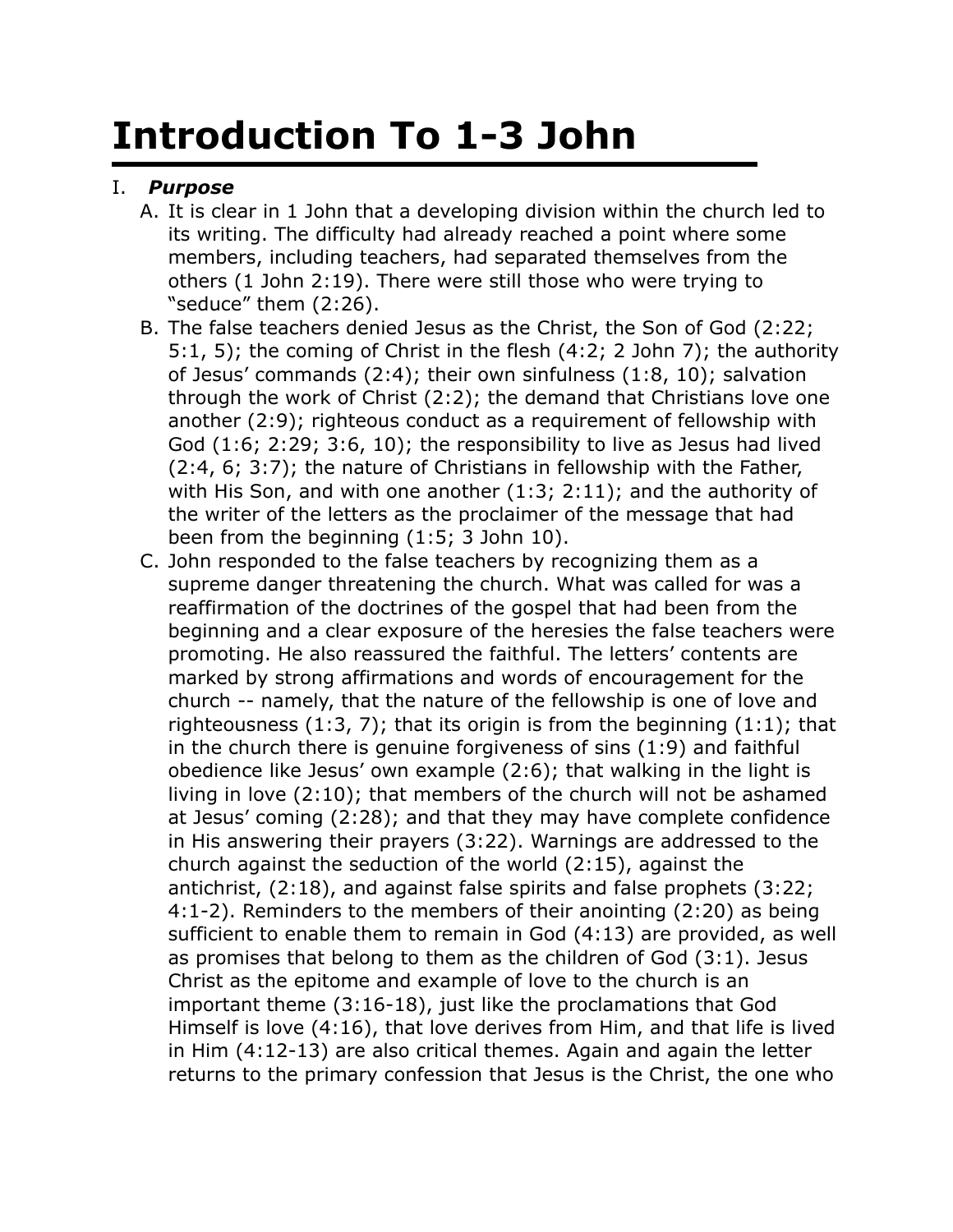has come in the flesh and has overcome the world. He is the true God and eternal life (5:20).

- D. John's letters address the problem of error in an unusual way. He states that true faith requires knowing that Jesus the Christ came in human flesh, lived a human life, and died in the flesh. But the evidence of that faith is measured more by the righteousness of one's life, rather than by what one "knows."
	- 1. The knowledge that God is light is tested by whether one walks in that light and obeys God's commands.
	- 2. The knowledge that God is righteous is tested by whether one lives righteously as befits one born of God.
	- 3. The knowledge that God is love is tested by whether one loves fellow Christians even as one loves God.
	- 4. The requirement for love and obedience in these letters is reminiscent of Jesus' own teaching and the response He required of those who would follow Him.
- E. Second John addresses the same basic historical events as 1 John: false teachers are assaulting the Christians of which John is familiar.
- F. Like 2 John, 3 John addresses the issue of a Christian's duty to show love and hospitality with the bounds of faithfulness to the truth. Second John revealed the negative side: false teachers are not to be granted hospitality. Third John expresses the positive side: all who embrace the truth are to be loved and cared for.

## II. *Authorship*

- A. Hebrews and 1 John are the only two epistles in the New Testament that do not identify their authors. But from the first century until the late eighteenth century, Christians consistently identified the author as the apostle John.
- B. There are possible or definite allusions to 1 John in late first and early second century works. External evidence for John's authorship is preserved in the writings of Irenaeus, who quotes extensively from 1 John and attributes this letter to John. The Muratorian Canon (c. A.D. 200) assumes that the works of John have a common origin and that they have been received as such by the church.
- C. Although John does not name himself in 1 John, the internal evidence strongly supports that he wrote the epistle.
	- 1. The epistle displays remarkable similarities to the gospel of John. Both works present a series of stark contrasts, with no third alternative (e.g., light and darkness; life and death; love and hate; truth and falsehood).
	- 2. Their grammatical styles are also similar. The two books also have many words and phrases -- some of which are found nowhere else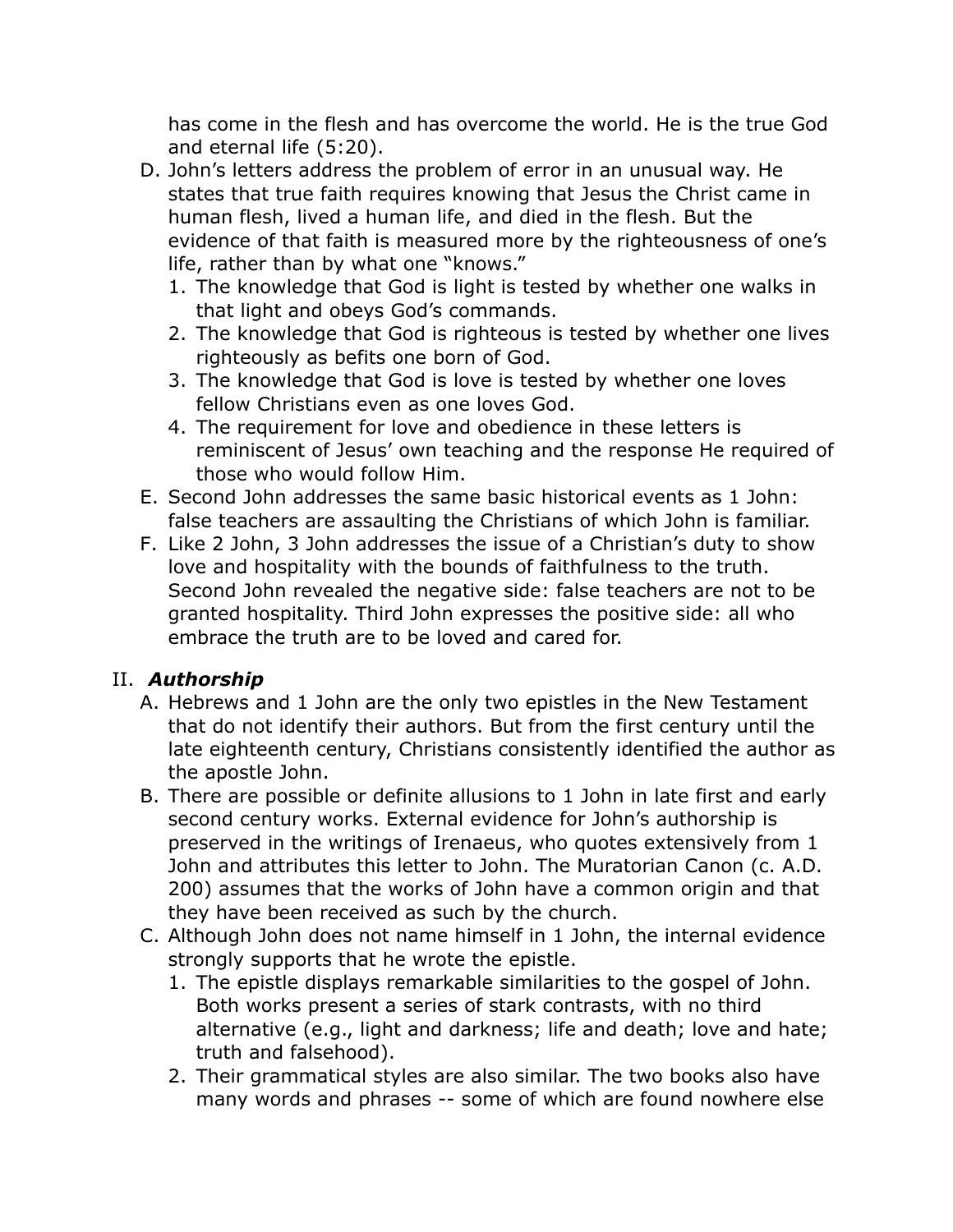in the New Testament -- in common. The vocabularies of 1 John and the gospel of John are more similar than those of Luke and Acts, Ephesians and Colossians, or 1 Timothy and Titus, which are known to have come from the same writer.

- 3. The author of 1 John also claims to have been an eyewitness to the events of Christ's life (1:1-4), in contrast to the second-generation Christians he addressed. This considerably narrows the field of possible authors.
- D. John, the son of Zebedee, was a prosperous fisherman on the Sea of Galilee who owned his own boat and had hired servants (Mark 1:20). He was a disciple of John the Baptist (cf. John 1:35-40), and was part of the inner circle of the apostles (Matthew 17:1; Mark 5:37; 13:3; 14:33). John lived until the time of the Emperor Trajan (A.D. 98-117) and was banished to the island of Patmos. It was there that he had received and wrote the visions described in the book of Revelation.
- E. Second John has very close similarities with 1 John (e.g., vs. 5 and 1 John 2:7; 3:11; vs. 6 and 1 John 5:3; vs. 7 and 1 John 2:18-26; vs. 9 and 1 John 2:23; vs. 12 and 1 John 1:14) make it clear that it was also was written by John the apostle. The same is true for 3 John and 2 John (e.g., vs. 1 and 2 John 1; vs. 4 and 2 John 4; vs. 13 and 2 John 12; vs. 15 and 2 John 12). All of this makes it extremely likely that John wrote all three letters.

## III. *Date And Addressees*

- A. Although it contains no clear historical indications of when or where they were written, John most likely composed all the letters in the latter part of the first century at Ephesus. Ephesus as the place of the three letters' publication finds support from two lines of tradition.
	- 1. Irenaeus (c. A.D. 175–200) stated explicitly that John wrote his material while living at Ephesus in Asia. The earliest-known references to 1 John are by those from Asia. Polycarp of Smyrna (mid-second century) appears to have been depending on 1 John when he asserted that whoever does not confess that Jesus Christ has come in the flesh is antichrist. He also urges a return to the message handed down from the beginning (cf. 1 John 1:1, 3).
	- 2. A comparison of the problems presented in 1 John with the more complete description of the errors of the second century provides additional support for Ephesus as the place where the letters of John originated.
		- a) The tradition identifying Cerinthus as the opponent of 1 John also depends on Irenaeus. He preserved a description from Polycarp of an encounter between the apostle and Cerinthus in a